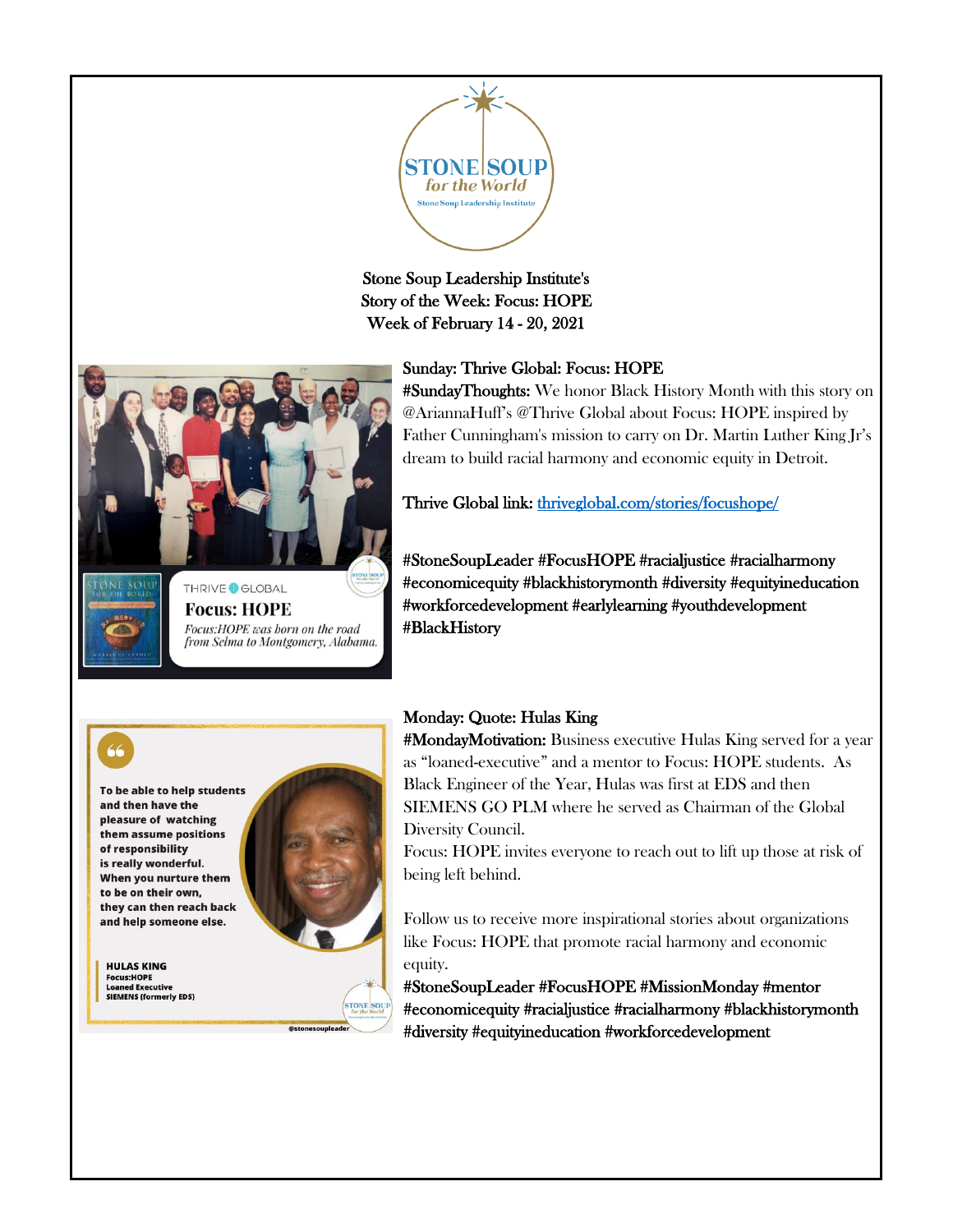

#### Tuesday: Hero Report: Focus: HOPE

Watch this video about Focus: HOPE co-founder Father Cunningham and Eleanor Josaitis - visionary leaders who lifted up the Detroit community with opportunities for underserved youth and their families. See how their vision to transform an abandoned factory into education andworkforce training centers prepared thousands of Detroit youth for  $21^{\circ}$  century jobs.

YouTube link:<https://youtu.be/1xkLN6w3JxE>

#StoneSoupLeader #FocusHOPE #economicequity #racialjustice #racialharmony #blackhistorymonth #diversity #equityineducation #workforcedevelopment



#### Wednesday: Honor Roll: Focus: HOPE

#CalltoAction In celebrating its 50th anniversary Focus: Hope renewed its standing as national model for economic and social justice organization. Learn how Focus: Hope addresses entrenched issues and advocates for all Detroit people: [www.focushope.edu/hopespeaks/](https://www.focushope.edu/hopespeaks/)

What actions are you taking to have a social impact? Share with us in the comments below!

#StoneSoupLeader #FocusHOPE #economicequity #racialjustice #racialharmony #blackhistorymonth #diversity #equityineducation #workforcedevelopment #earlylearning #youthdevelopment #BlackHistory

# **THE CINCINNATI ENQUIRER**

MONDAY, DECEMBER 13, 1999 **Good News Monday** 





On a scale rating inspiration and hope, the recent Stone Soup leadership training in Cincinnati was a weekend of 10s. About 70 teenagers, educators, mentors, youth workers, business and government leaders and parents spent two and one-half days learning how individuals, working<br>together in public service, can change their schools and

communities for the better. Just like the community heroes in Marianne Larned's popular book, Stone Soup for the World: Life-Changing Stories of Kindness & Courageous Acts of Service.

People across the country are using the collection of 100 short, real-life stories to teach young people positive values and citizenship, to

### Thursday: Focus: HOPE

#ThrowbackThursday: Businessman Gale Smith asked the Stone Soup Leadership Institute to bring it's team to Cincinnati after the racial riots in 1999. The Institute's Board member, Hulas King shared his experience with Focus: HOPE and encouraged business, government, community leaders to create apprenticeship and mentor programs. The Cincinnati Enquirer Editor Linda Cagnetti said, " Anyone witnessing the Cincinnati Stone Soup training would be optimistic about the unlimited potential for Cincinnati to be a community known for character and compassion." [Read more here.](http://soup4worldinstitute.com/wp-content/uploads/2020/05/Cincinnati-Enq-dec99.pdf)

#StoneSoupLeader #FocusHOPE #Cincinnati #racialjustice #antiracism #racialharmony #blackhistorymonth #diversity #equityineducation #workforcedevelopment #earlylearning #youthdevelopment #BlackHistory